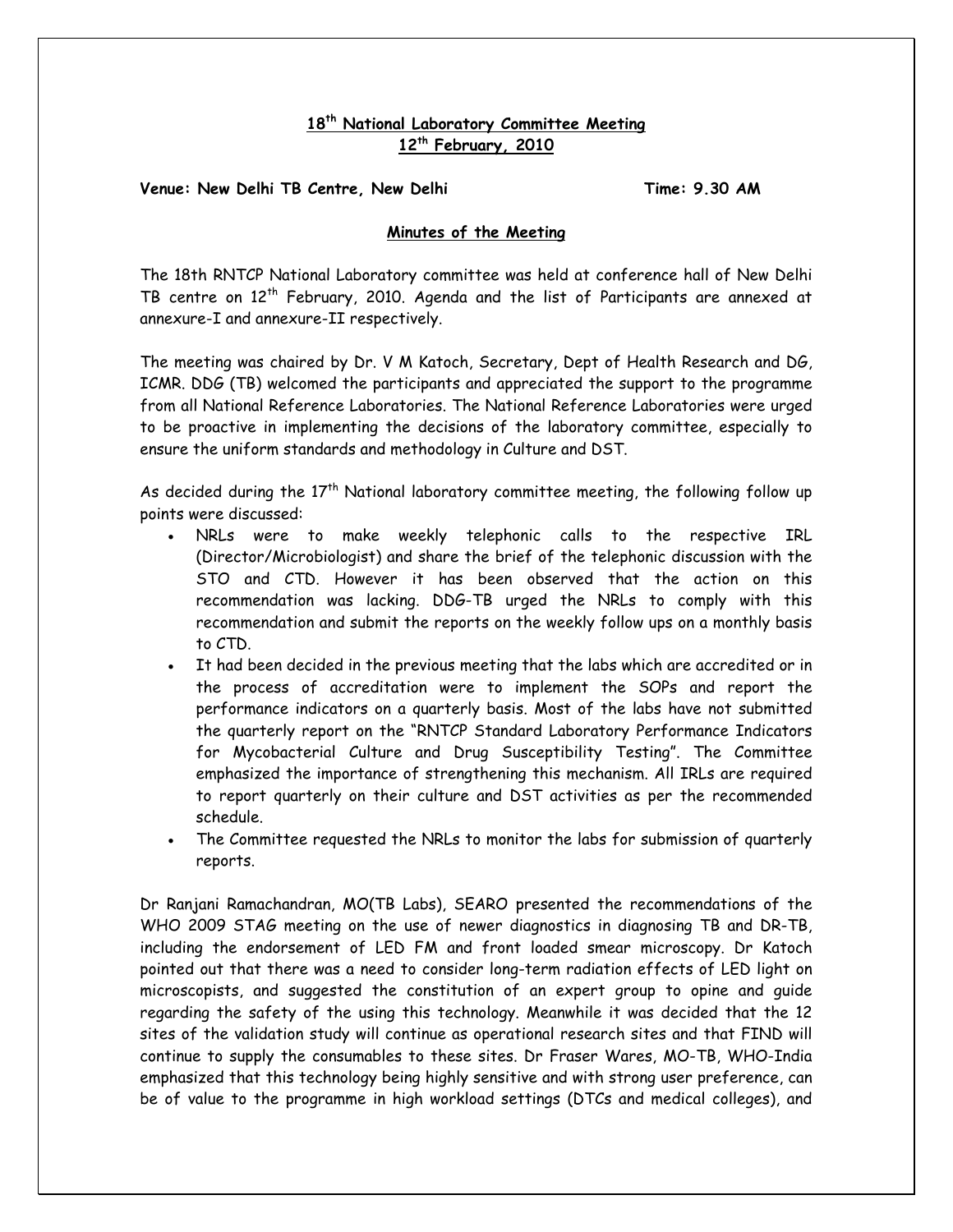that LED light microscope can be of use in peripheral laboratories where electricity supply is erratic. It was suggested that there should be an operational research on the patientcentered outcomes of standard versus front loaded microscopy.

This was followed by the presentation by Dr Neeraj Raizada, MO, FIND India updating on the RNTCP-FIND projects in India.

**Molecular Line probe assay and Liquid culture lab preparedness study** 

The findings of the demonstration phase which has been implemented in STDC Ahmedabad (10 districts) and STDC Nagpur (2 districts) were presented. The key achievements of the demonstration phase are

- Routine use of LPA in DOTS-Plus showed efficient testing and referral for treatment with low loss of patients before treatment
- Rapid sputum transportation mechanism functional for 10 districts (Ahmedabad) & 2 districts (Nagpur) with 100% of the specimens transported within 72 hours through courier or in-person by a district staff.
- Revised formats (revised sputum request forms, formats for LPA results in-lab, integrated LPA/culture/DST register results) smoothly implemented
- Laboratory database installed and automated email of results communicated to DTO & DOTS-Plus site.

As the next steps, the activities have to be initiated in other sites (AIIMS, SMS Jaipur, LRS, and STDC Hyderabad) and transition from special project mode to routine implementation as per the national lab scale-up plan. FIND was requested to continue the support for the projects sites till funding from Expand TB and TGF RD 9 projects is available later this year.

Dr Dewan, MO(TB), WHO SEARO presented the proposed revision in the diagnostic algorithm for diagnosis of DR-TB incorporating the use of LPA and Liquid culture (given below).

# **Proposed integrated diagnostic algorithm**

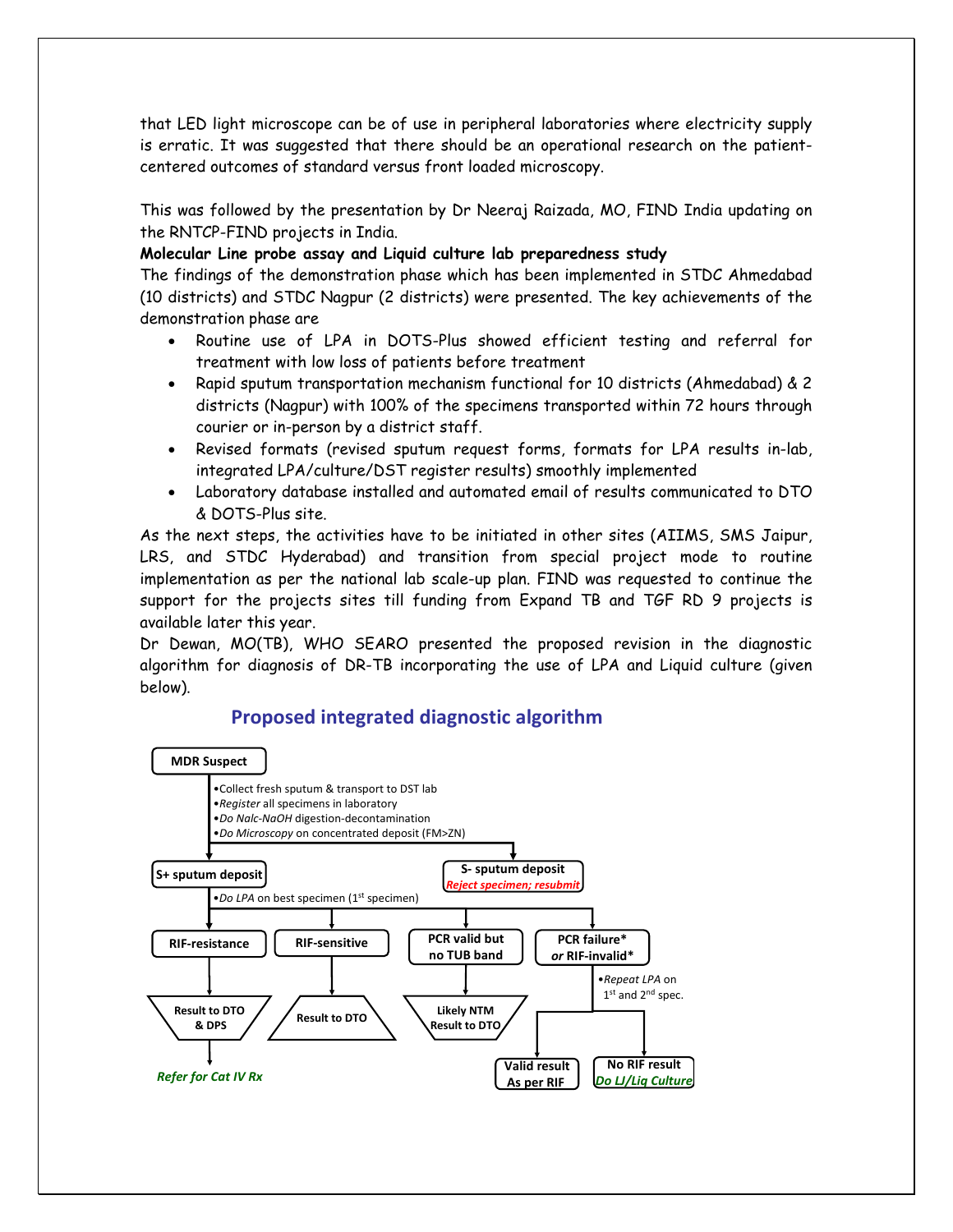#### **\*PCR Valid**

Y if both Amplification Control (AC) band & Conjugate Control (CC) band present N if either AC or CC are missing; record no additional LPA results on this row. Record repeat LPA results in new row.

### **MTB Complex (TUB)**

Y if M. tuberculosis (TUB) band on LPA strip confirming identity as M. tuberculosis N if no TUB band on LPA strip

#### **No DST result (NA) (DST invalid)**

No locus control band on LPA strip for rpo-B (RIF), or for inh-A or kat-G (INH)

The laboratory committee endorsed this diagnostic algorithm for use nationwide; however, the committee suggested that the existing LPA demonstration sites continue the use of both LPA and Solid culture and DST in routine implementation in order to accumulate additional evidence for scale-up in programme settings.

Dr Neeraj Raizada, MO, FIND India, presented on the EXPAND-TB project and the lab strengthening components of the Global Fund Round 9. Under EXPAND-TB project, LPA equipments and consumables will be supplied to 40 labs and liquid culture equipments and consumables to 31 labs. The signing of the MoU between GoI and EXPAND-TB partners is underway. Under GFR9, the support the implementation of National laboratory scale-up plan comes in the form of additional HR support to 4 NRLs and 39 State labs for a period of 5 years, additional sputum processing equipment to 33 State labs to improve specimen throughput anticipating LPA and Up gradation of 20 State labs for liquid culture readiness. Other components in the project include

- Additional consumables for 39 State labs;
- Outsourced consultancies for Lab designing, bio-safety verification;
- Technical support for QA in coordination with NRLs and other FIND experts;
- IT agency for lab software development and maintenance; electronic transmission of reports from lab to districts and DOTS-Plus sites;
- Onsite trainings & technical support in coordination with NRLs; and
- One annual lab network meeting and annual regional lab meeting

As the next steps, coordinated efforts by all (NRLs, WHO, FIND) are required under leadership of CTD to ensure:

- Build capacity of NRLs for LPA and Liquid culture accreditation, conducting trainings, trouble-shooting, etc;
- Timely LJ accreditation for all Year one (April 1, 2010 to March 31, 2011 or year starting from the date of signing of the agreement) and Year two laboratories;
- Establishment of clean rooms for LPA
- Availability of adequate infrastructure and power supply;
- Availability of full contingent of trained lab staff;
- Coordinated efforts in HR development
- Lab MIS development It was decided that FIND would take a leading role in the development of a comprehensive lab MIS which would link the lab data with the DOTS plus site data and streamline reporting to the districts. FIND would undertake the activity in close coordination with CTD and WHO.
- In case of delays at any given lab, identify next year labs at which activities could be initiated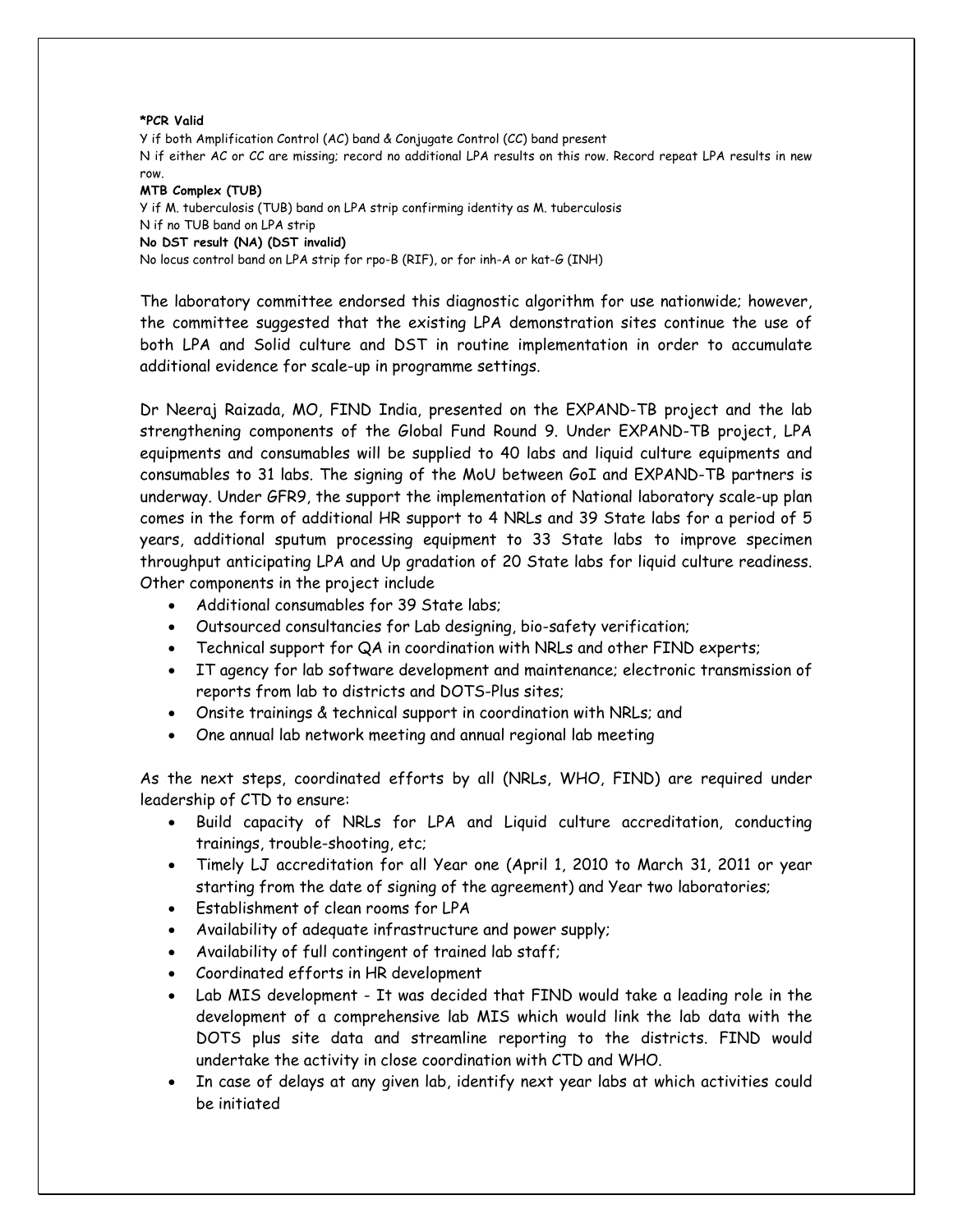• Additional 5 labs to be upgraded by NRHM/State funds. The labs will be identified in consultation with CTD.

The lab committee endorsed the routine use of Line probe assay, Liquid culture and Capilia-TB test in programme settings under Expand TB and TGF RD-9 project.

Dr Sheena George presented their activities on behalf of PATH. The important activities and recommendations of the committee are

- Up-gradation of IRL Hyderabad to BSL III-completed and handed over to state.
	- $\circ$  In future, there will be a committee of 3 persons (1 per NRL other than TRC) who will visit the lab in co-ordination with FIND/PATH to certify that it is a BSL-3 area.
		- $\circ$  Dr Neeraj shared that the power cables used in Gujarat lab was not capable of taking the load of the equipments, and the Air Handling Unit had been non-functional for last 6 months. This may become a problem in other laboratories as well and suggested that this should be part of the checklist in future.
- Equipments for IRL Nagpur-partially completed, problems with non-receipt of accessories being sorted out.
- On site training completed for Jharkhand & Uttarakhand. For IRL Haryana, it is scheduled from 15th February and for Raipur (Chhattisgarh) it has been planned in March /April 2010.
- Capacity building workshop undertaken on 6-7th Nov, 2009 at NTI (report sent to CTD & NRLs and participant IRLs)
- A preventive maintenance draft checklist for IRL equipments made with inputs from ASM. This will be circulated to NRL microbiologists and CTD for comments.
- It was reiterated that technical assistance will be provided by PATH to NE states.

A **National laboratory task force** mechanism has been recommended by JMM 2009 to expedite the process of establishment and accreditation of the labs in the country. USAID has agreed to consider funding this mechanism. Dr Ranjani informed that the proposal is being drafted by WHO and will be ready for submission by the end of February, 2010 after review by CTD.

In view of the planned scale up of laboratory capacity and introduction of LPA and Liquid culture besides the conventional solid culture and DST, the provision of quality training for the different technologies needs to be ensured. It was therefore proposed that a **"National Centre for Training"** be developed at one of the identified NRLs for this purpose. The committee approved the proposal in principle with a concern that a single centre may not be adequate for undertaking all training activities. It was clarified that the in addition to the proposed training centre the other NRLs would continue with the training activities as has been decided earlier. The Committee suggested that CTD should take necessary steps for identification of the NRL and work out the expected costs and source of funding.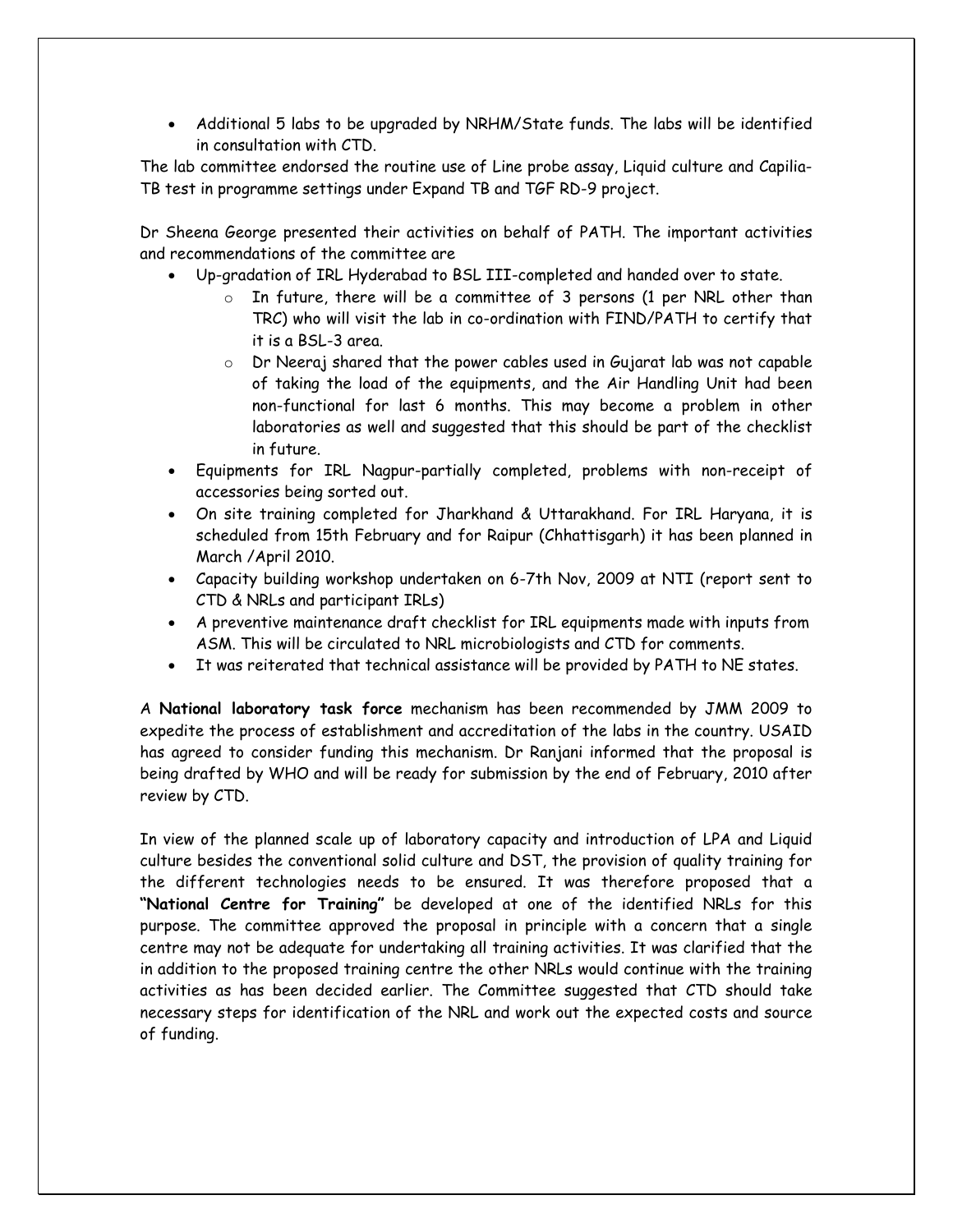### **Status of DRS surveys**

- AP intake completed and the team has been invited to Delhi for discussions by the end of February, 2010.
- Orissa pilot completed; main study yet to be started. It was decided that the culture will be done at IRL Orissa and culture isolates will be transported to NTI for DST.
- Western UP Intake completed; data analysis to be done and presented. It was decided that the interim results will be presented to CTD by the end of February.

Dr Dewan suggested that to expand DRS among new patients to additional sites, future surveillance should perhaps be conducted with molecular technologies. This acknowledges that only information for RIF resistance would be available, hence this approach may be most useful in sites where surveillance information is not available.

NRLs presented the findings of their OSE visits to IRLs. Some of the recommendations of the committee during these presentations are as follows:

- DDG-TB urged all the NRLS to make every effort to meet the Health Secretary of the state and brief about the findings of the OSE visit.
- "Exposure Visits" of the state IRL teams (which are not yet established/accredited) may be permitted to learn from other states/NRLs.
- Binocular Microscopes (especially MLW) which are irreparable or where the cost of repair is more than 50% of the cost of the microscope, have to be replaced. CTD to replace such microscopes based on the report of the respective state IRL team.
- There should be more frequent OSE visits to some states like Bihar, UP, MP, J&K.
- LRS director informed that they have been receiving sputum samples from Dharampur district of Himachal Pradesh even though they are not under Plan-B of DOTS-Plus. It was decided that CTD will write an email to STO Himachal Pradesh to submit the appraisal form and following the appraisal visit and approval by CTD, the sputum samples may be transported to a designated C&DST Lab. **It was decided by the committee that sputum specimens will not be accepted for culture and DST from any district until the districts have been formally appraised and approved for DOTS-Plus**.
- DDG-TB requested the respective NRLs to expedite the accreditation of the IRL Jharkhand, SMS Jaipur, KGMU Lucknow and IRL Haryana which had already cleared the proficiency testing successfully.
- Dr Anand from NTI shared that the TA/DA provisioned for the IRL staff at Orissa was inadequate leading to fewer visits . CTD clarified that as per the recently revised financial guidelines, communicated to the States, the staff were entitled for TA/DA as per NRHM norms. .
- Dr Anand also brought to the notice of the committee that the modules of LT and STLS need to be revisited. It was decided that the modules will be reviewed by NTI and shared with all the members by March 15 2010 for finalization.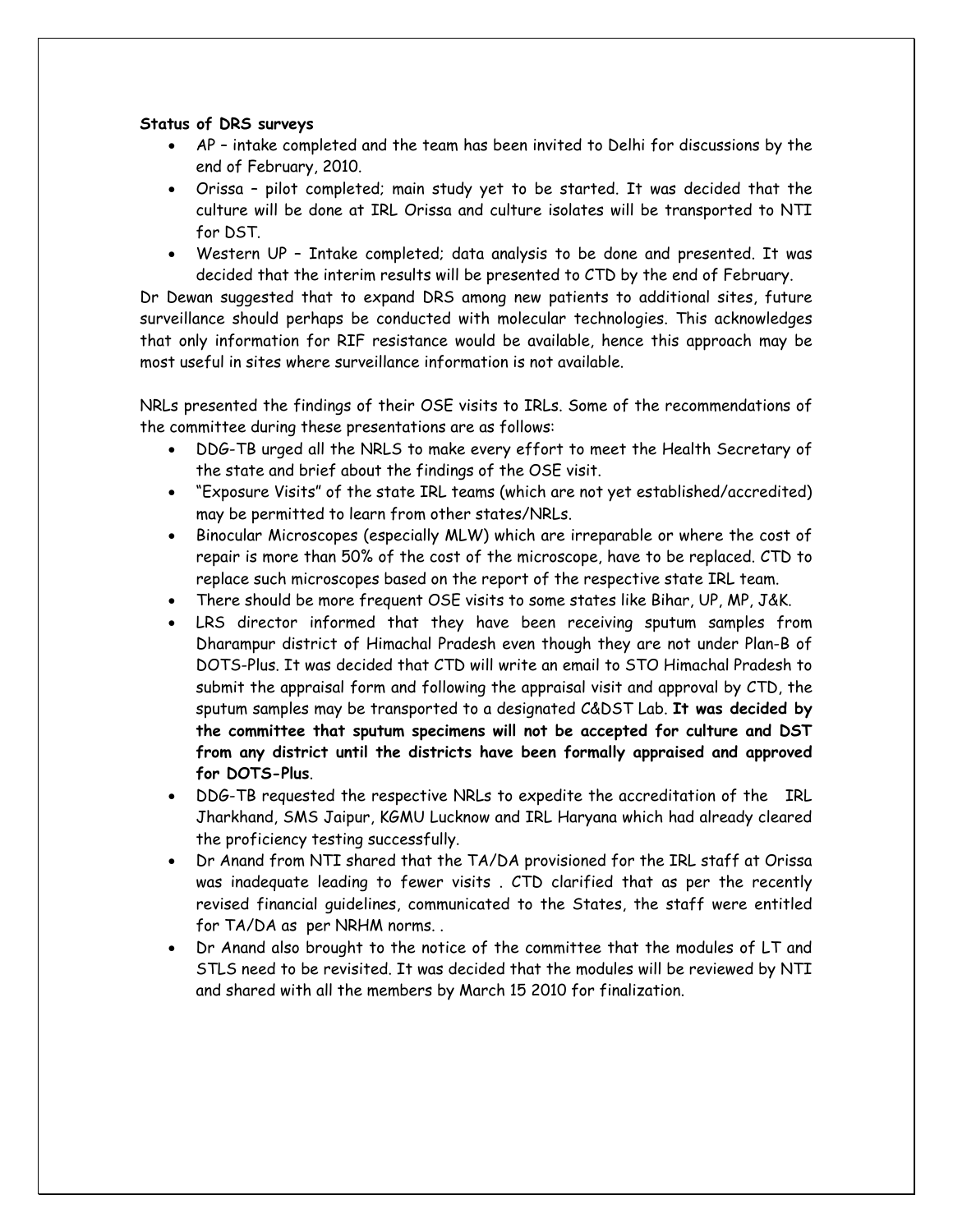## **Annexure I - Agenda 18th National Laboratory Committee Meeting 12th February, 2010**

## Venue: New Delhi TB Centre, New Delhi **Time: 9.30 AM**

### **Objectives of the meeting**

- To discuss the proposed diagnostic algorithm for the detection of DR-TB cases
- To endorse the new technologies to be used by RNTCP
- Discussion on the UNITAID support (EXPAND TB) and GF R9 to laboratory strengthening
- Update on the status of accreditation of C&DST labs implementation of SOPs
- Update on EQA for sputum microscopy & DRS activities

| <b>AGENDA</b>  |                                                                                                                                                                                                                            |                         |
|----------------|----------------------------------------------------------------------------------------------------------------------------------------------------------------------------------------------------------------------------|-------------------------|
| $\mathbf{1}$   | Presentation on STAG recommendations in<br>relation to newer diagnostic technologies                                                                                                                                       | Dr Ranjani Ramachandran |
|                | Update on FIND projects (Liquid culture, LPA<br>and LED-FM)                                                                                                                                                                | <b>FIND</b>             |
| $\overline{c}$ | Presentation of the proposed diagnostic algorithm<br>for the detection of DR-TB<br>Discussion                                                                                                                              | Dr Puneet Dewan, WHO    |
| 3              | Update on NRL EQA OSE Visits<br>(Smear<br>Microscopy) & RBRC activities in the states                                                                                                                                      | <b>NRLs</b>             |
| 4              | Discussion<br>National Laboratory Task Force<br>Status and plans for 1 <sup>st</sup> year Labs to be<br>supported by UNITAID under EXPAND TB<br>project                                                                    | WHO, CTD, NRL, FIND     |
| 5              | Update on<br>Status of accreditation of IRLs, medical college<br>and other sector labs<br>Status of DRS Surveys - AP, UP, Orissa<br>Plan B for states without C&DST facilities -<br>Uttarakhand, Chattisgarh and Karnataka | <b>NRLs</b>             |
| 6              | Update on PATH Laboratory technical assistance                                                                                                                                                                             | PATH                    |